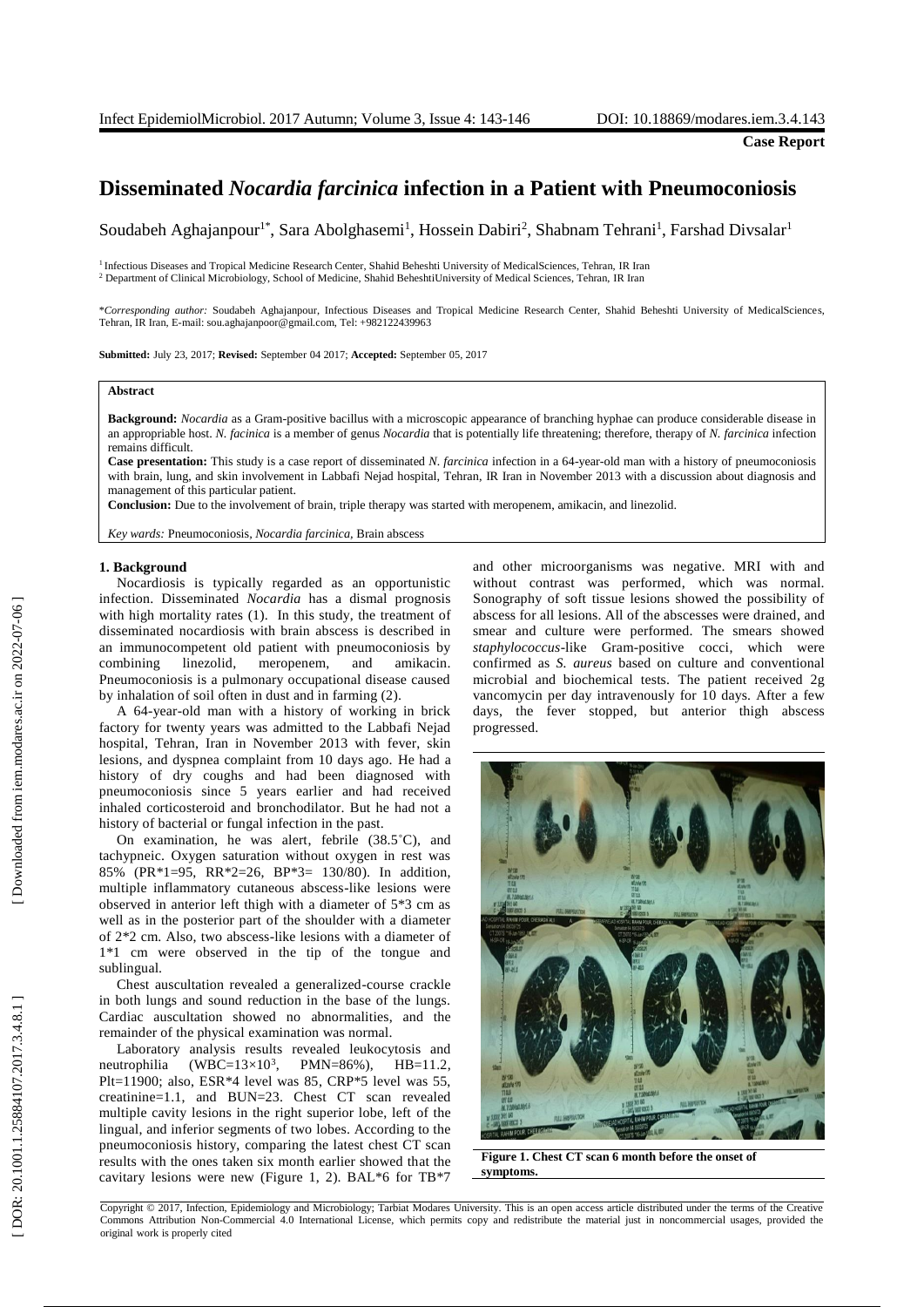

**Figure 2 . Chest CT scan in admission time .**

The contents of the abscess were drained and sent for smear and culture (Figure 3, 4). Gram staining revealed the beaded branching filaments and weakly acid -fast filaments. The morphology of colonies was compatible with *Nocardia* in culturing on blood agar (BA), colombia agar with colistin , and sabouraud dextrose agar (SDA). Microbial and biochemical tests such as modified acid fast staining, catalase, growth in lysozyme , hydrolysis of casein, tyrosine, xanthine, hypoxanthine , and uric acid were used for *Nocardia* spp . confirmation. Also , using biochemical differential tests and sequence analysis of 16sRNA, the *Nocardia* spp was confirmed as *N. farcinica IFM10152DNA* in gene bank. Smear and culture for fungal infections were negative. The NBT\*8 and immunoglobin level (IgM, IgG, IgG) were within normal limits , and HIV\*9 antibody assay was negative in two steps.



**Figure 4 . Culture of abscess contents .**

According to the skin lesion progression and the result s of smear and culture in diagnosis of *Nocardia* skin lesions, the TMP/SMX\*10 160/ 800 BD intravenously was started empirically ; however , the treatment was not successful , and new skin lesions appeared , and even previous skin lesions became worse. Antibiotic resistanc e test was performed for isolated *Nocardia*, TMP/SMX resistance was reported, and thereby, the treatment regimen was changed to imipenem 500 mg IV (QID) and amikasin 600 mg IV daily. After two weeks, patient complained about jerky movement in his left lower extremities , and new brain MRI with and without contrast revealed multiple abscesses (Figure 5).

Due to the risk of disseminated *Nocardia* infection with cerebral involvement, the imipenem was replaced with the high dose of meropenem 2g IV (TDS), and linezolid 600 mg IV (BD)



**Figure 3 . Gram staining of the contents of abscess with gram positive branched beaded filament .**



**Figure 5 . Brain MRI with multiple abscess .**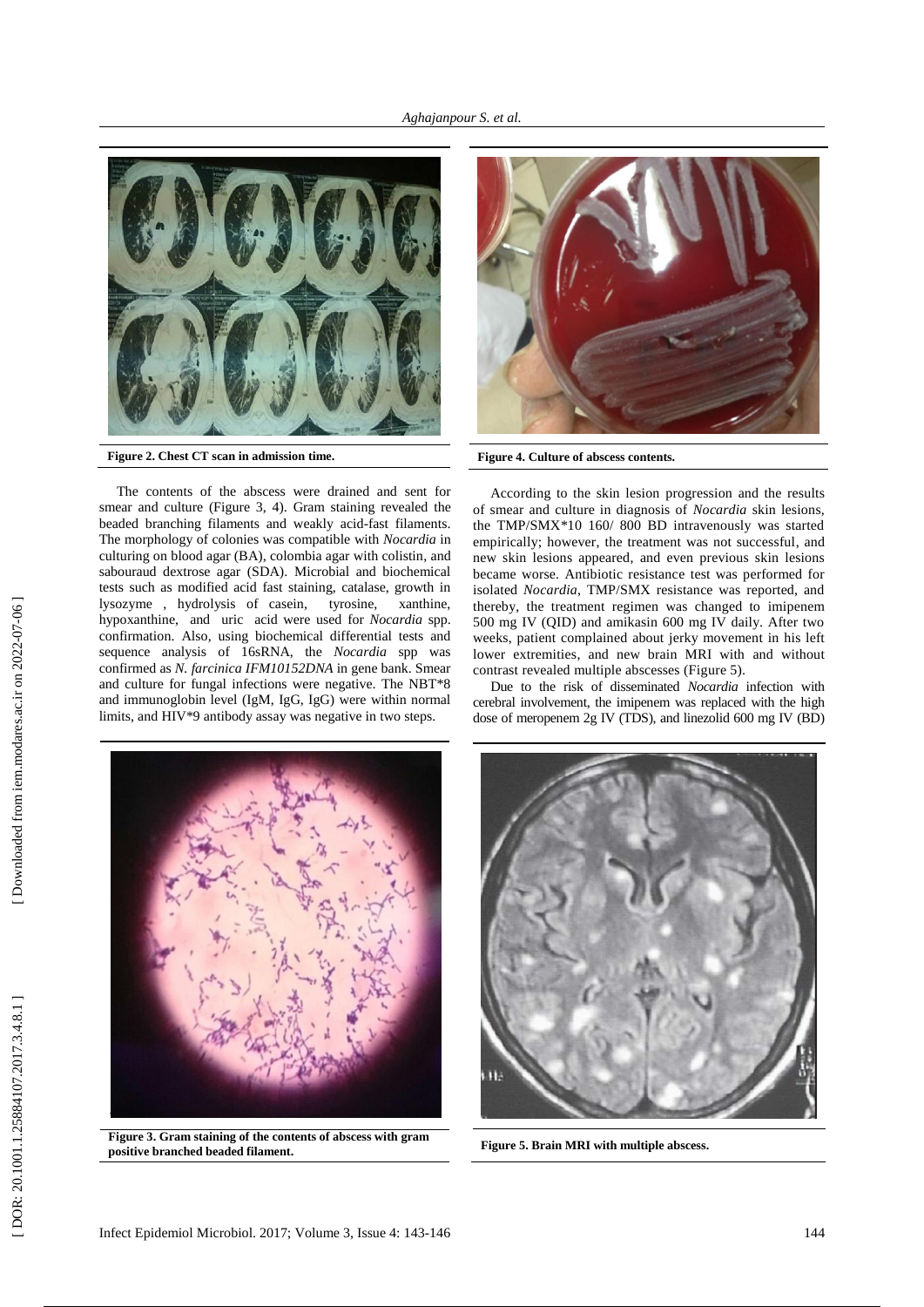was also added. As a result, skin abscesses were resolved , and brain and pulmonary symptoms decreased. Unfortunately, despite of clinical improvement, the patient died because of sudden respiratory distress and pulmonary thromboembolism six weeks after admission .

### **2 . Discussion**

*Nocardia* spp. are aerobic, Gram positive branching filamentous we akly acid -fast bacteria that live as soil saprophytes ( 1 ). *Nocardia* disease acquired by direct inoculation into the skin or inhalation of organism and nosocomial transmission is rare (4). *N. farcinica* is one the most important and common species of *Nocardia* , which is potentially lethal because of its de sire to disseminat e and its antibiotic resistanc e (4). The most common manifestation of *N. farcinica* in immunosuppressed patients is pulmonary disease ( 4 ) . Rarely, *Nocardia* infections can affect an immunocompetent patient with no evidence of pulmonary complications; therefore, nocardiosis is observed more likely in immunocompromised people and people with structural lung disease, especially chronic obstructive pulmonary disease (COPD\*11), or those who have a history of surgery or trauma (5). Other risk factors are corticosteroid therapy, malignancy transplantation, autoimmune disease, acute immunodeficiency syndrome, and intravenous drug abuse. In a study conducted in 2006, i n a large number of cases, more risk factors were present in 94% of the patients , most of whom had used corticosteroid and immunosuppressive treatment (3). Therefore, nocardiosis usually occurs in patients who has either impaired local pulmonary defense or systemic immunosuppression and also in individual with structural lung disease, especially with chronic obstructive pulmonary disease (5), but rarely in healthy people (6). Cases of pulmonary and disseminated nocardiosis associated with alemtuzumab treatment have been reported only in patients with preexisting conditions involving immunity, including non -Hodgkin's lymphoma, Bcell lymphocytic leukemia , and organ transplant (7). In a retrospective review of 53 cases of *N. farcinica* infection, 85% of the patients had predisposing factors (8). In another study, chronic pulmonary disease was reported as the underlying condition in five cases, and only one patient had not received systemic steroid therapy (9). This patient had previously been mostly healthy except for well tolerated mild pneumoconiosis and never previously received systemic steroid treatment (9). In another study, a few cases of pulmonary nocardiosis were reported in pneumoconiosis (10). These case s highlight that pulmonary nocardiosis should also be keep in mind in pneumoconiosis. Pneumoconiosis is mainly due to exposure to inorganic dust which is retained in the lung parenchyma and inciting fibrosis (10). The clinical diagnosis of pneumoconiosis is usually based on an occupational history, chest radiographic findings, and compatible pulmonary function tests (2). *Nocardia* brain abscess has rarely been reported in an immunocompetent host (11). *Nocardia* may be recovered from CNS, blood, lung biopsy specimens or plural aspirate as well as from other organs of immunosuppressed patients. Detection of *Nocardia* is done by PCR and Real -Time PCR. In this study, PCR was used to determine the presence of *Nocardia* using primers specific for *Nocardia* 16S rRNA on the positive 27 DNA samples that were *Mycobacterium tuberculosis* negative but *Nocardia* positive. Co -trimoxazole (TMP/SMX) is generally recommended for the empirical nocardiosis treatment (3). The prevalence rate of resistance genes in Co -trimoxazole (TMP/SMX) resistant strains was as follows: sul1 and sul2 ,

93.4 and 78.9%, respectively ; dfrA(S1) 14.7%; blaTEM -1 and blaZ , 2.6 and 2.6%, respectively ; VIM -2 1.3% ; aph(3′) -IIIa 40.8% ; ermA, ermB, mefA, and msrD , 2.6, 77.6, 14.4, and 5.2%, respectively; and tet(O), tet(M), and tet(L),  $48.6, 25.0$ , and 3.9%, respectively (12). The susceptibility of *N. farcinic a* to co -trimoxazole (TMP/SMX) varies geographically, but the comparison is confounded by the use of different methodologies (13). In recent years, linezolid as a novel oxazolidinone antibiotic has gained more and more attention in primary therapy of *Nocardia* infection. In *vitro*  investigations show consistent sensitivity of all isolates of *Nocardia* species to linezolid, and in vivo, the linezolid penetration into the tissue is satisfactory even in the cerebral spinal fluid (7 -8). Furthermore, it is suitable for long -term therapy because it can be administered not only intravenously but also orally with 100% bioavailability (8) . Linezolid has little renal or hepatic toxicity and rarely has interactions with other drugs such as immunosuppressants because it is not metabolized by human cytochrome P450 (14).

**3. Conclusion** nocardiosis treatment, in regions such as Iran, where the *Nocardia* spp. resistanc e against TMP/SMX is reported, it is recommended to perform the antibiotic susceptibility testing in cases applicable , and the clinicians may consider other empirical treatments options rather than TMP/SMX for patients with nocardiosis.

## **Abbreviations**

- \*1 PR= Pulse rate
- \* 2 RR= Respiratory rate
- \*3 BP=Blood pressure
- \*4 ESR=Erythrocyte sedimentation rate
- \*5 CRP= C Protein reactive
- \*6 BAL=Broncho alveolar lavage
- \*7 TB=Tuberose sclerosis
- \*8 NBT=Nitro blue tetrazolium
- \*9 HIV=Human immunosuppressive virus
- \*10TMP/SMX=Sulfamethoxazole
- \*11COPD=chronic obstructive pulmonary disease

#### **Conflict of Interests**

The authors declare that there is no conflict of interests .

#### **Acknowledgment**

We thank the personnel of khatam hospital .

# **Authors' Contribution**

Sara Abolghasemi designed the study.

#### **Funding/Support**

The cost of this research is provided by ourselves.

#### **References**

- 1. Budzik JM, Hosseini M, Mackinnon Jr AC, Taxy JB. Disseminated *Nocardia farcinica*: Literature review and fatal outcome in an immunocompetent patient. Surg Infect . 2012**;** 13(3):163 -170.
- 2 . Saubolle MA , Sussland D. Nocardiosis review of clinical and laboratory experience. J Clin Microbiol. 2003. 41(10):4497 -501.
- 3 . Brown -Elliott BA, Brown JM, Conville PS, Wallace RJ. Clinical and laboratory features of the *Nocardia* spp. based on current molecular taxonomy*.* Clin Microbiol Rev. 2006 ; 19(3):259 -82.
- 4 . Perfect JR, Dismukes WE, Dromer F, Goldman DL, Graybill JR, Hamill RJ, et al. Clinical practice guidelines for the management of cryptococcal disease: 2010 update by the Infectious Diseases Society of America. Clin infect Dis. 2010 ; 50(3):291 -322.
- 5 . Roth A, Andrees S, Kroppenstedt RM, Harmsen D, Mauch H. Phylogeny of